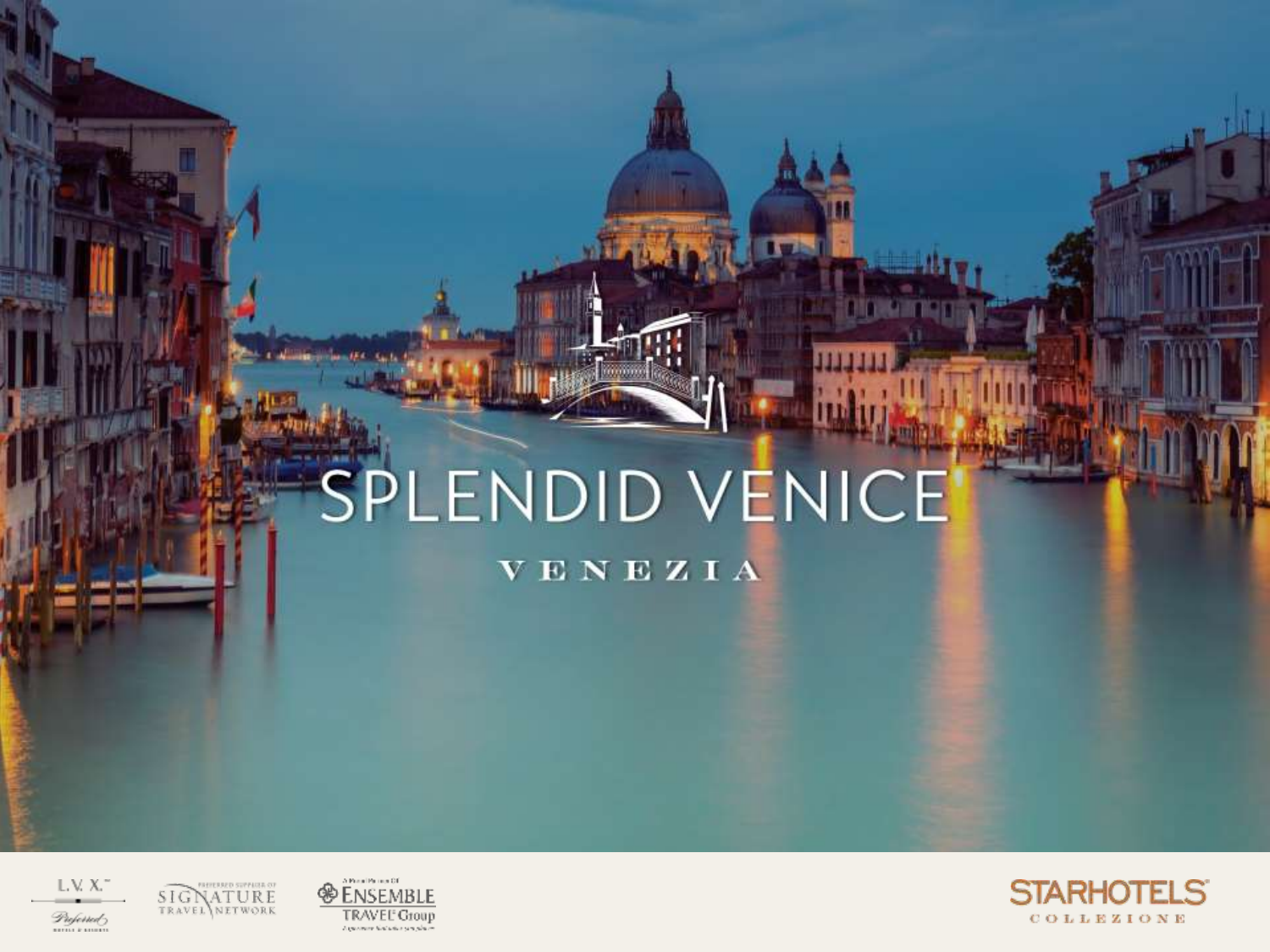



## **Destination**

Merchants and Doges, courtesans and gallants, Marco Polo and Byzantine treasures, gateway to the East and Maritime Republic, the splendors of La Fenice Theater and the oldest ghetto in the world, carnival extravagance and the exquisite fragility of blown glass, the avant -garde of the Bienniale and the Golden Lions of the Film Festival... words are not enough to bring all of Venice's charm to life .

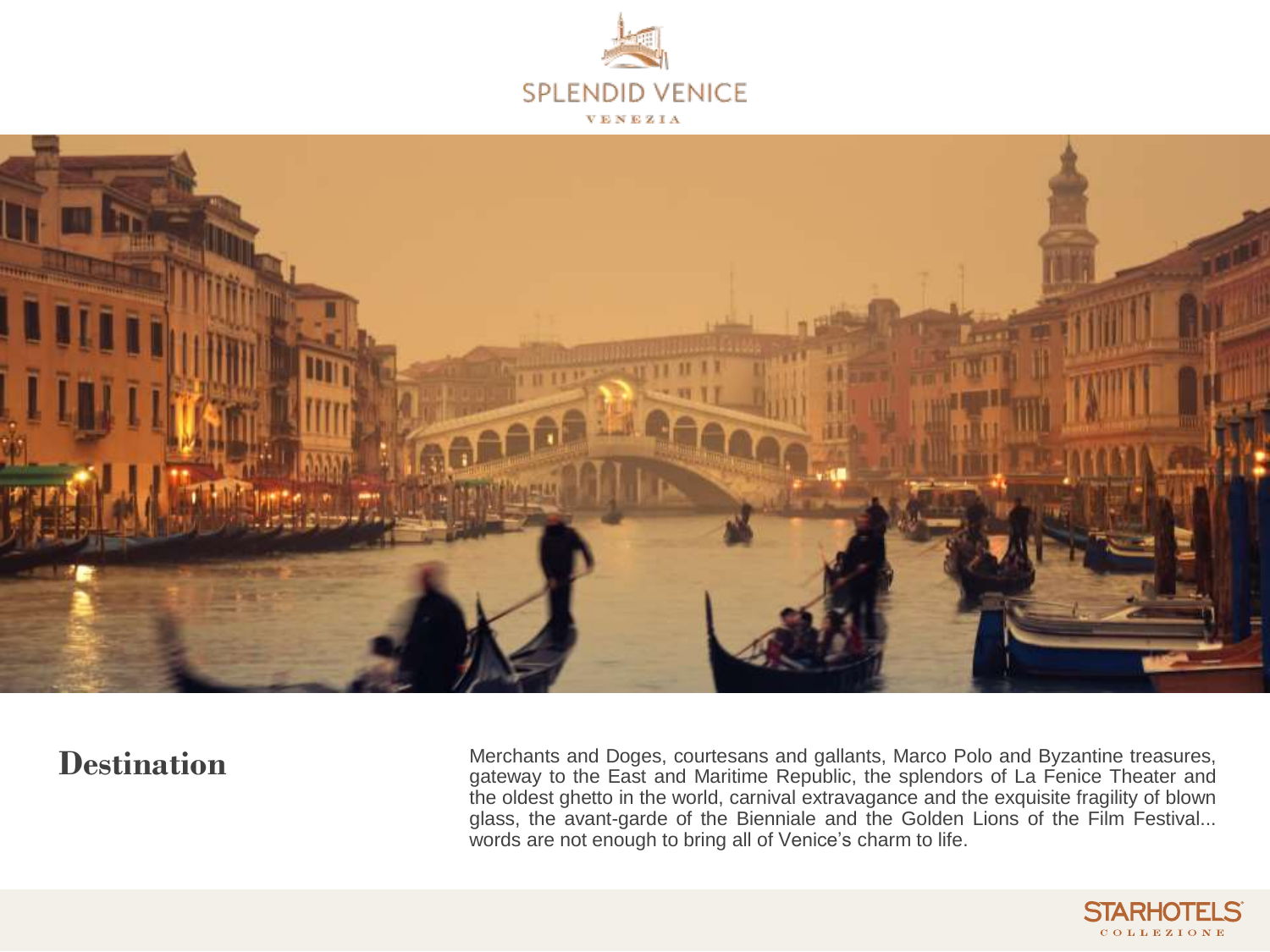



San Marco Mercerie, 760 - 30124 Venezia - ITALY T +39 041 5200755 F +39 041 5286498 splendidvenice.ve@starhotels.it hotelsplendidvenice.com

### **Location**

Hotel Splendid Venice stands in the heart of Venice, in a quiet yet central area near the city's main landmarks and many hidden gems. Our private mooring for boats, the water entrance on Rio dei Baretteri, is within walking distance – or a short gondola ride – of the city's most impressive destinations, such as St Mark's Square and the Rialto Bridge.

This sublime setting, immersed in the peace of the calli and canals, offers guests a rare privilege: the frisson of discovering all the real beauty of Venice, beyond the clichés and away from thronging crowds.

## **Distances**

**Railway Station:** Venezia Santa Lucia 3 km

**Airport:** Marco Polo, Venice 15 km

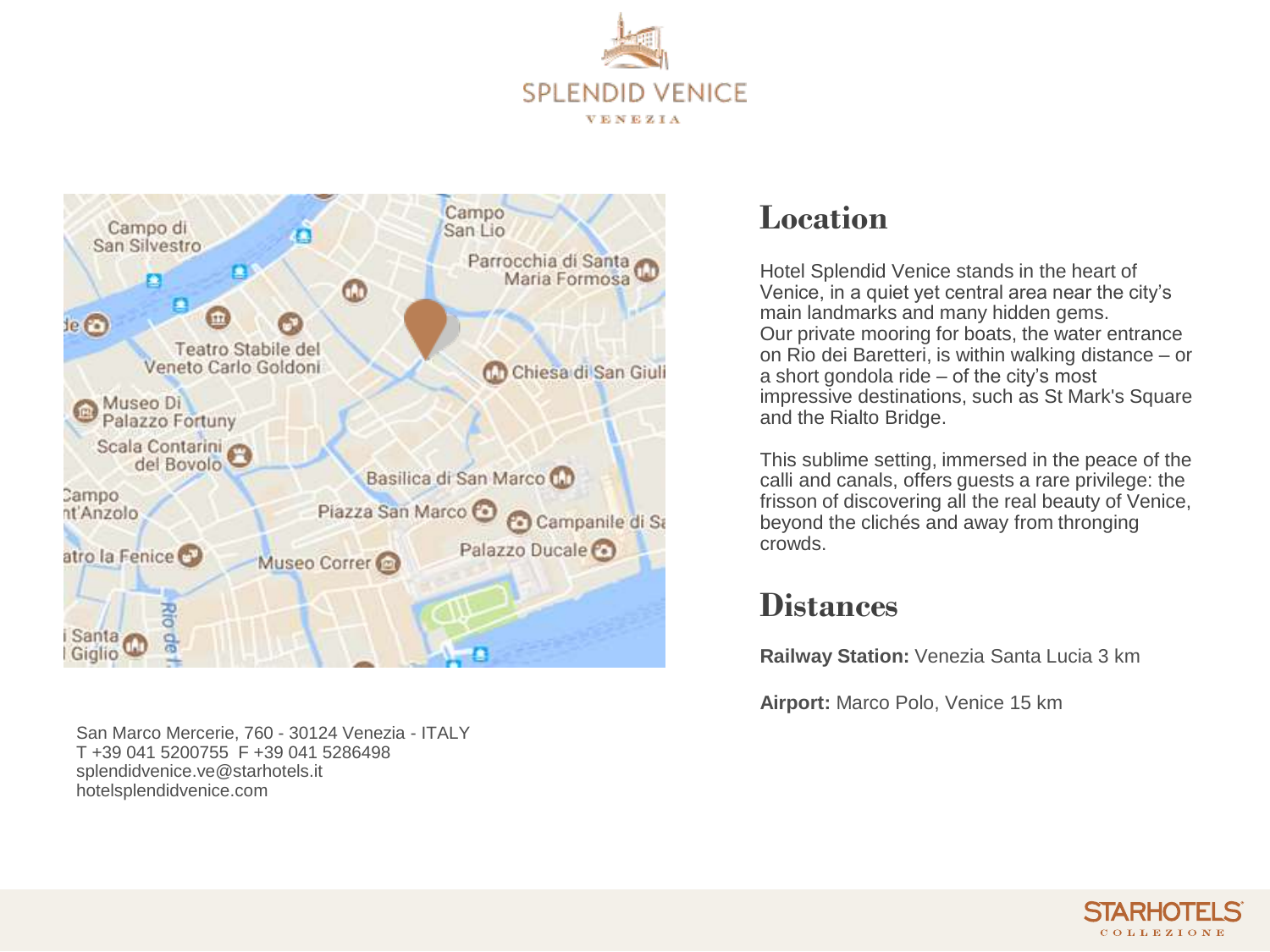



#### *All the magic of Venice*

Splendid Venice is a charming luxury hotel, as elegant as Venice itself. In the sixteenth century, it was an inn; today, it is a residence of rare refinement overlooking the canals and the Mercerie, the age-old streets, or calli, that link Piazza San Marco and the Rialto bridge. After a day exploring the countless wonders of this unique city, the Splendid Venice is the ideal refuge; cosy, welcoming and, above all, suffused with warm, authentic, impeccable Italian hospitality.

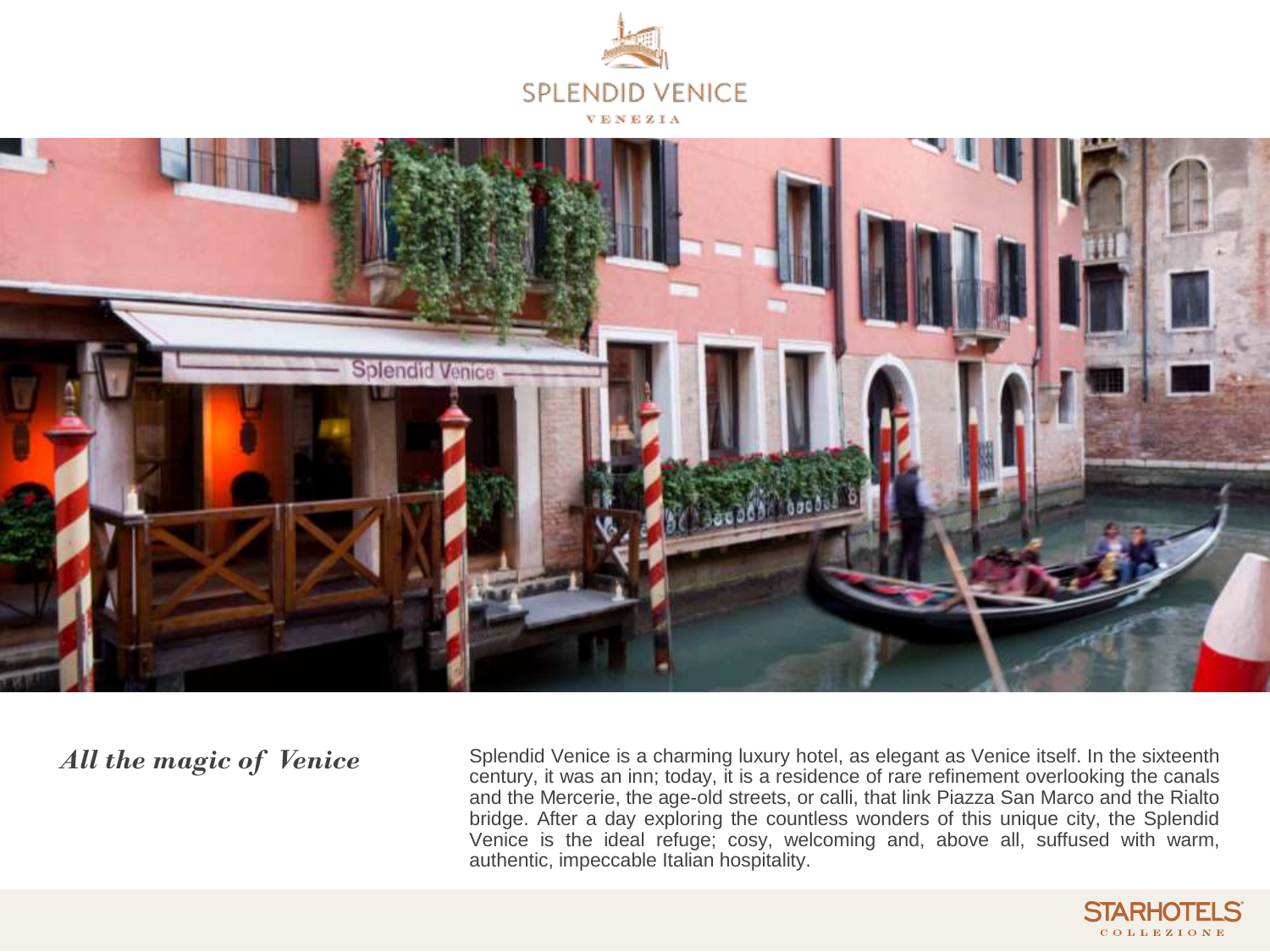



## **Key features**

- An enviable location in the heart of Venice, within walking distance – or a short gondola ride – of St Mark's Square and the Rialto bridge, the city's ultimate landmarks.
- The intimate atmosphere of an aristocratic house and authentic, impeccable Italian hospitality.
- The gourmet restaurant for relishing Venetian delicacies and the lounge bar for enjoying a drink while admiring the view over the canals.
- The exclusive Solana rooftop terrace, a 200 square-metre lounge on different levels looking onto the rooftops and bell towers, the most spacious of all the hotels in the city.
- Select, attentive service embellished by a thousand thoughtful attentions that make the difference.

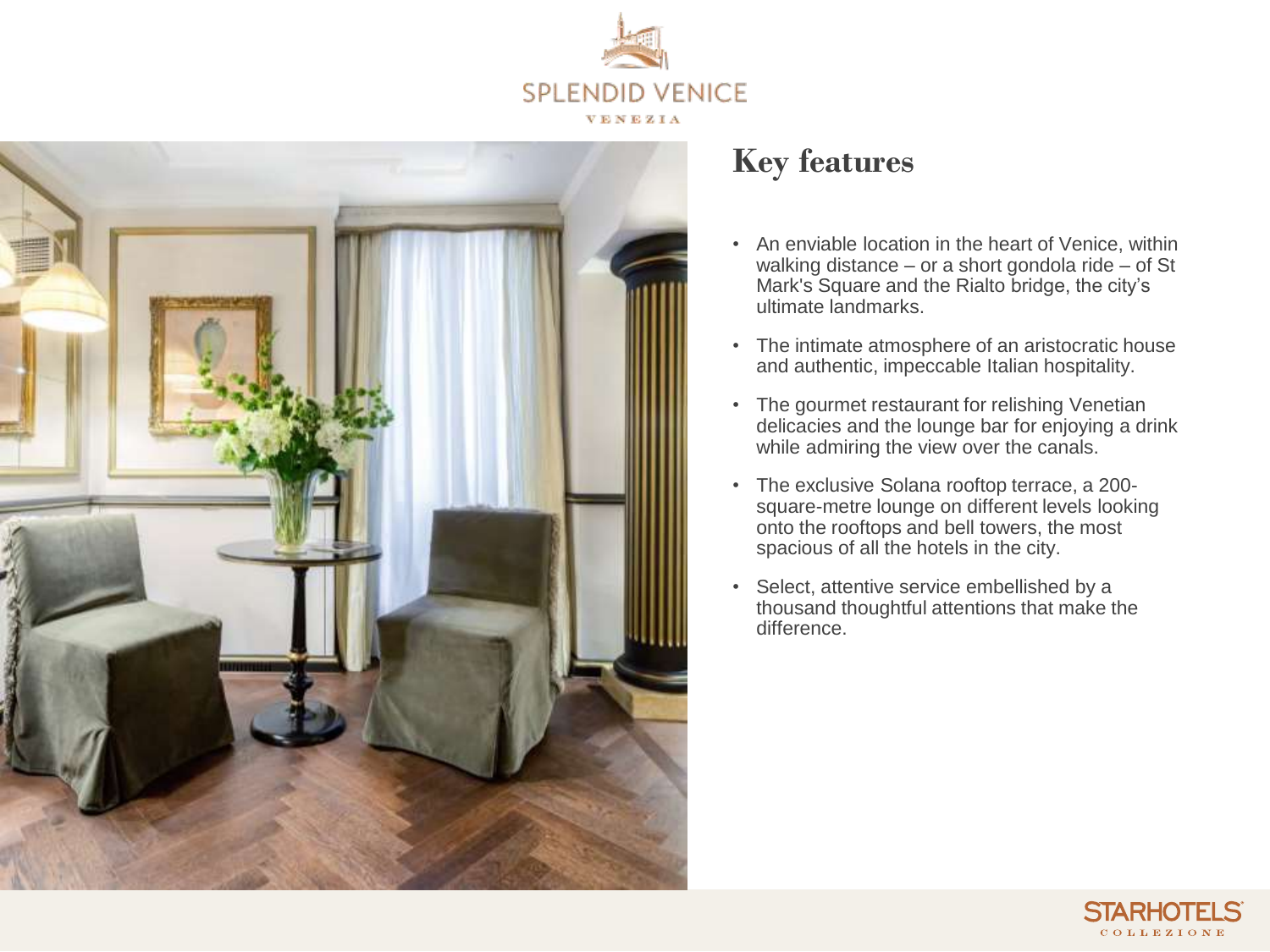







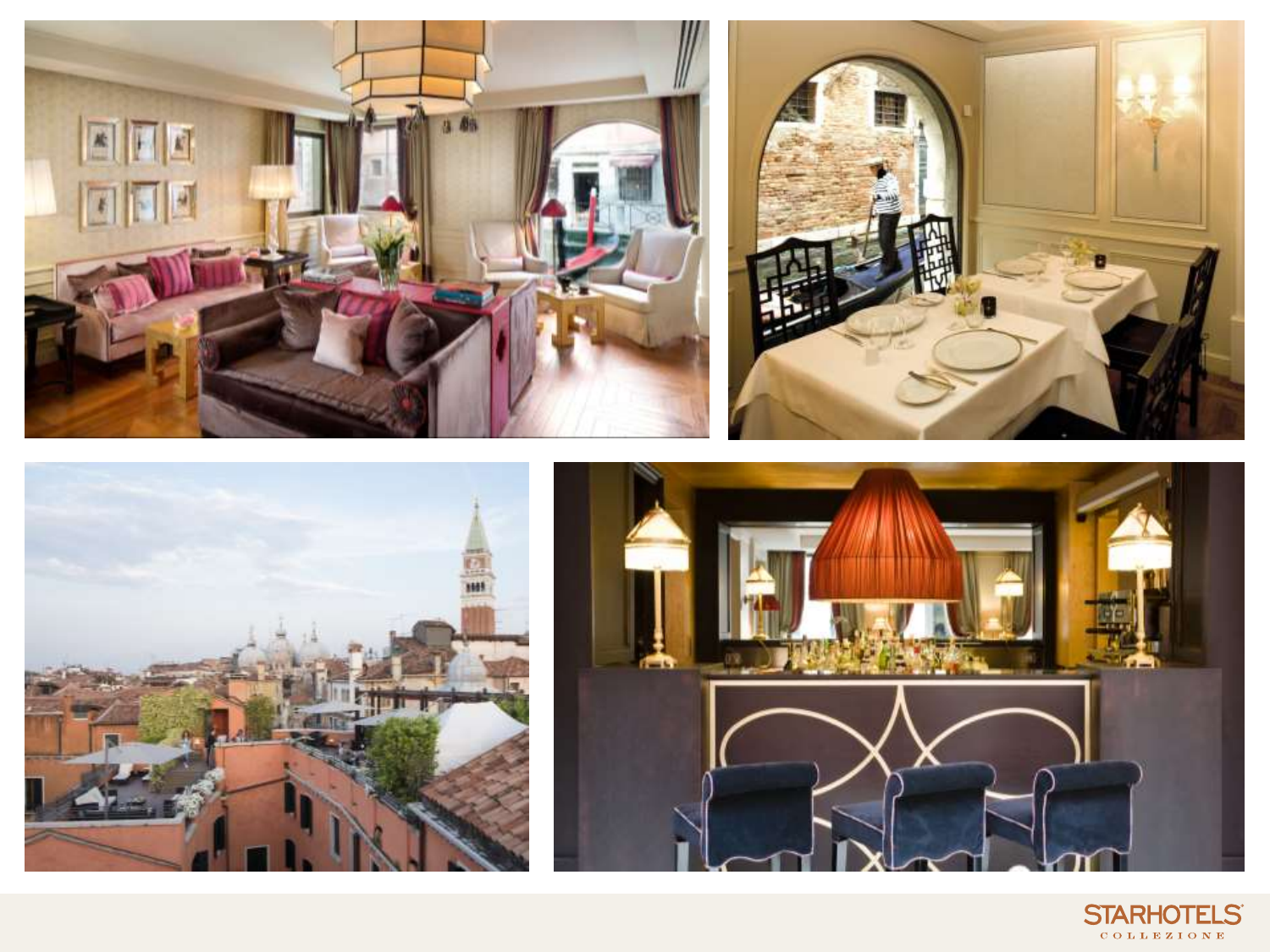



## **Sumptuous rooms**

At Splendid Venice, staying in is as great a pleasure as going out. All the rooms and suites, several with balconies and views over St Mark's, are luxuriously, sumptuously furnished, with a sophisticated sense of detail. Silver, brown and lilac set the tone, with wallpapers and damask designs that evoke the Serenissima's textile tradition.

Number of rooms: 165

 1 Presidential Suite (on request) 3 Grand Suite (on request) 12 Splendid Heritage Suite 2 Junior Suite Vista 5 Junior Suite 91 Deluxe 55 Superior

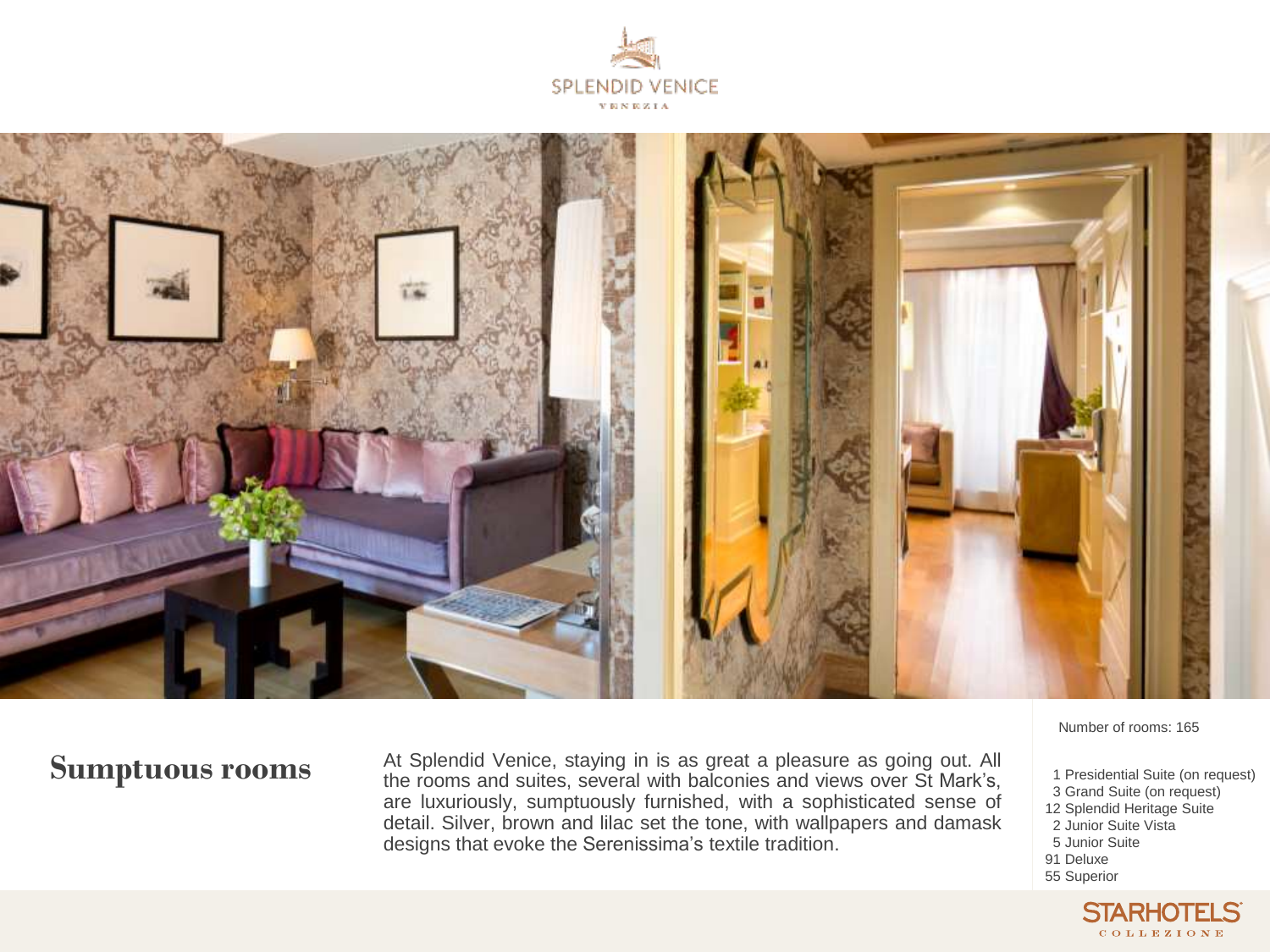







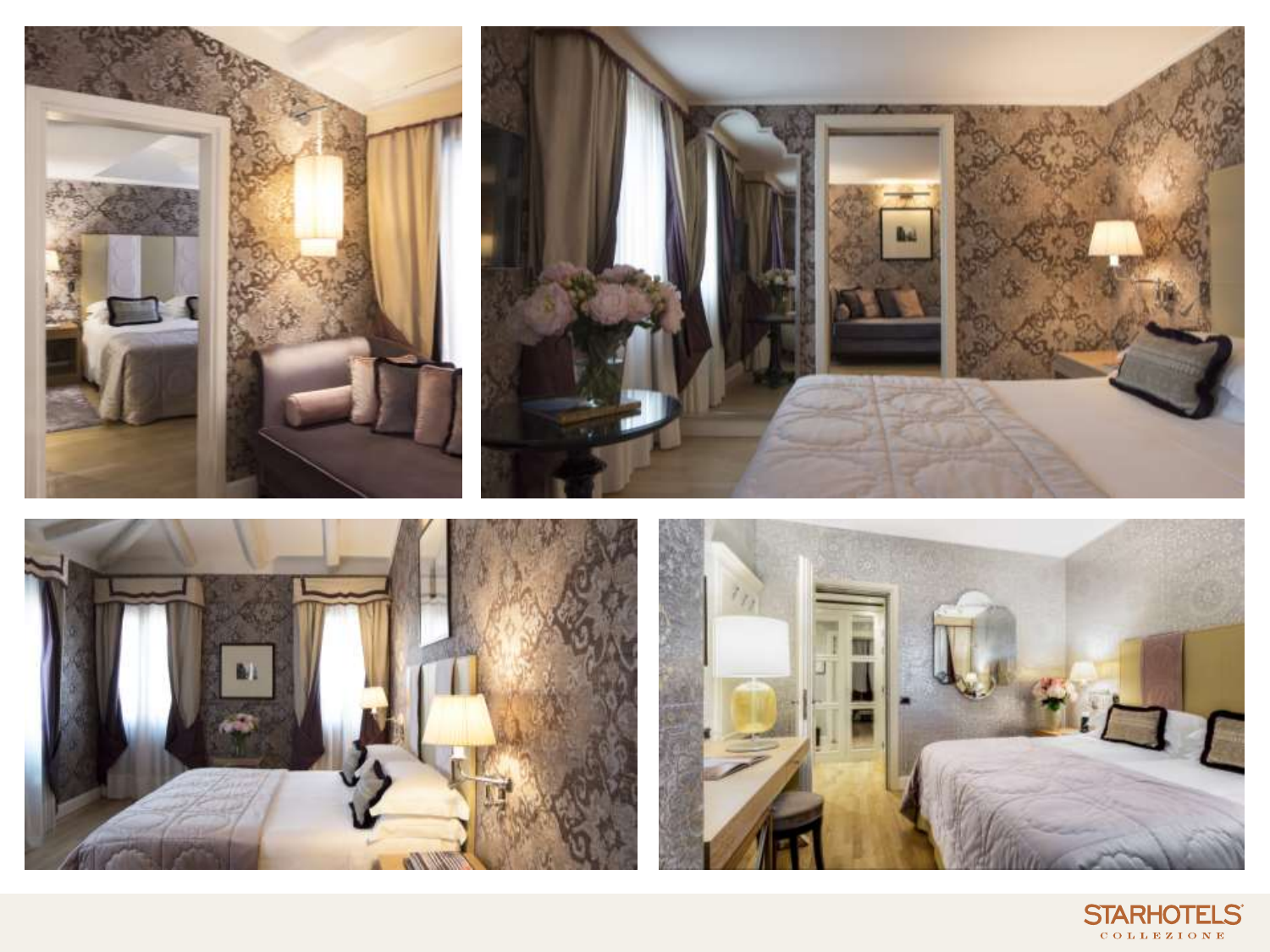

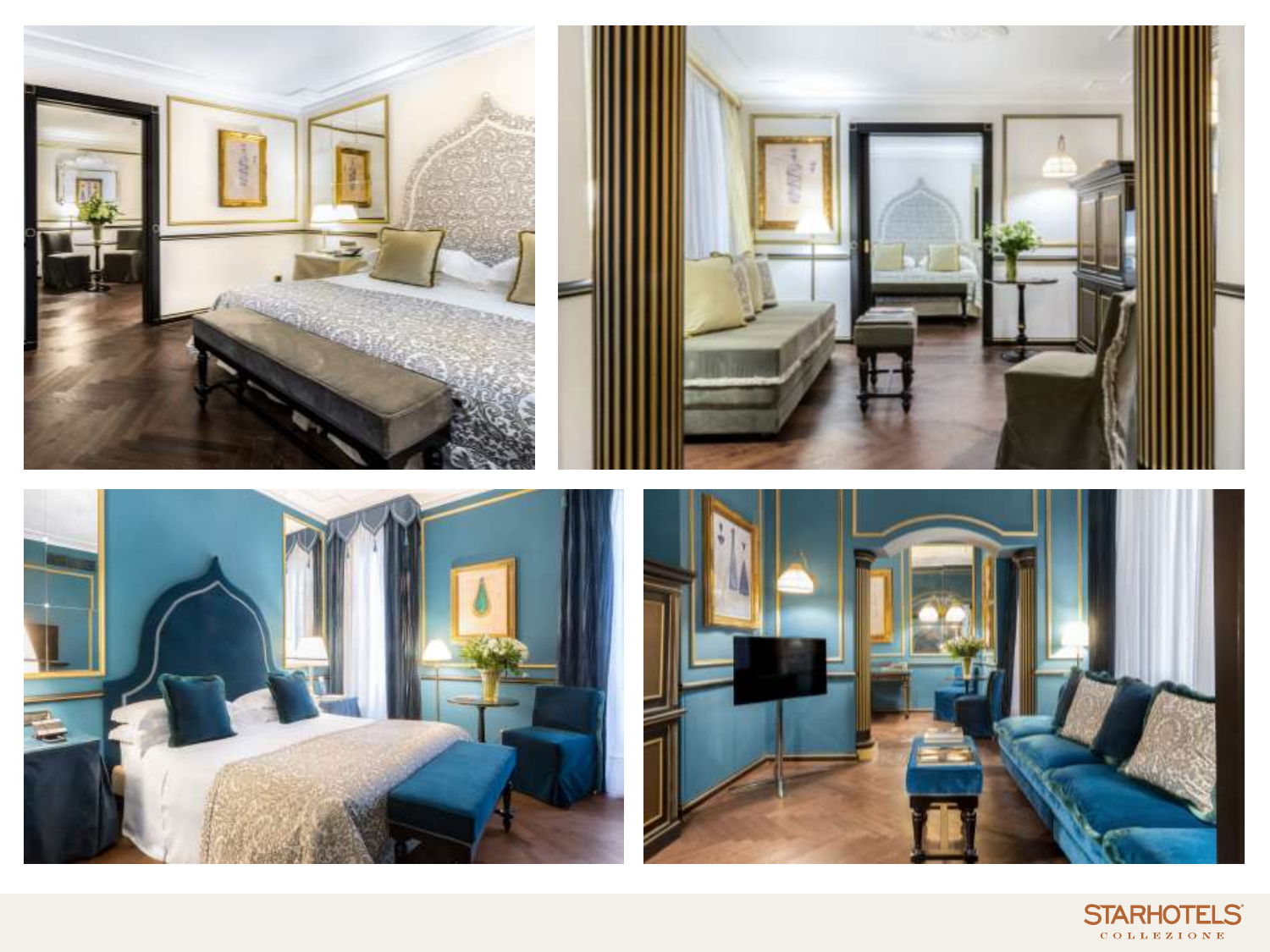



**Dining**

Le Maschere restaurant is a top dining venue for Venetians . It offers dishes from the authentic lagoon tradition alongside the great classics of Italian cuisine with a dash of creative brio from the chef. The Maschere bar on the other hand is the perfect spot for a good coffee, a classic Venetian Spritz or a Bellini at aperitivo time or for a late-night cocktail. And, of course, to enjoy the gorgeous view of the canal that changes through the day as time passes by.

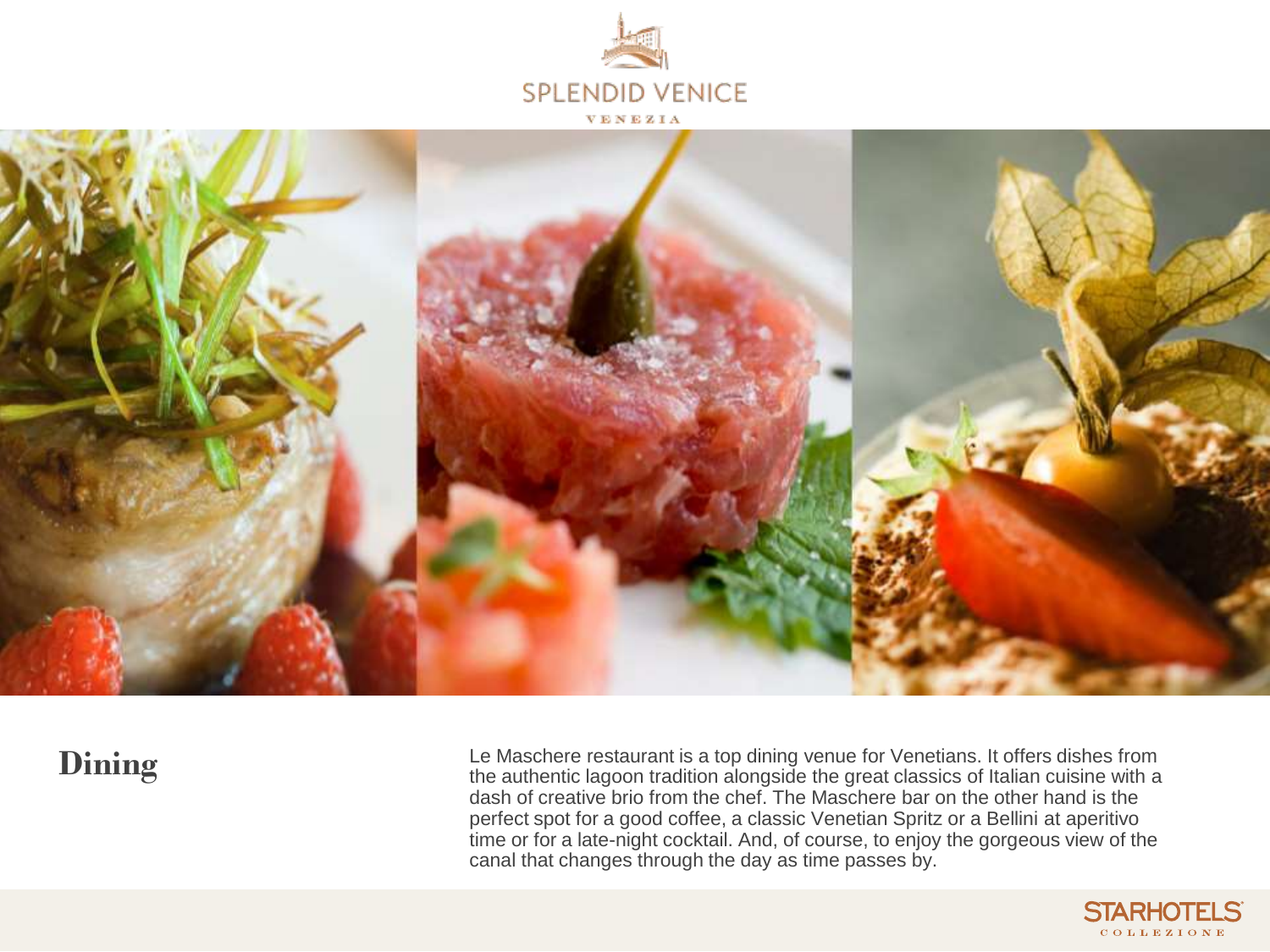



**Meeting & Events**

With its central location and its refined, elegant atmosphere rich in history, Splendid Venice is the ideal setting for private and business meetings. It offers a magnificent, sophisticated private event room accommodating up to 35 people, especially suitable for small high-level meetings

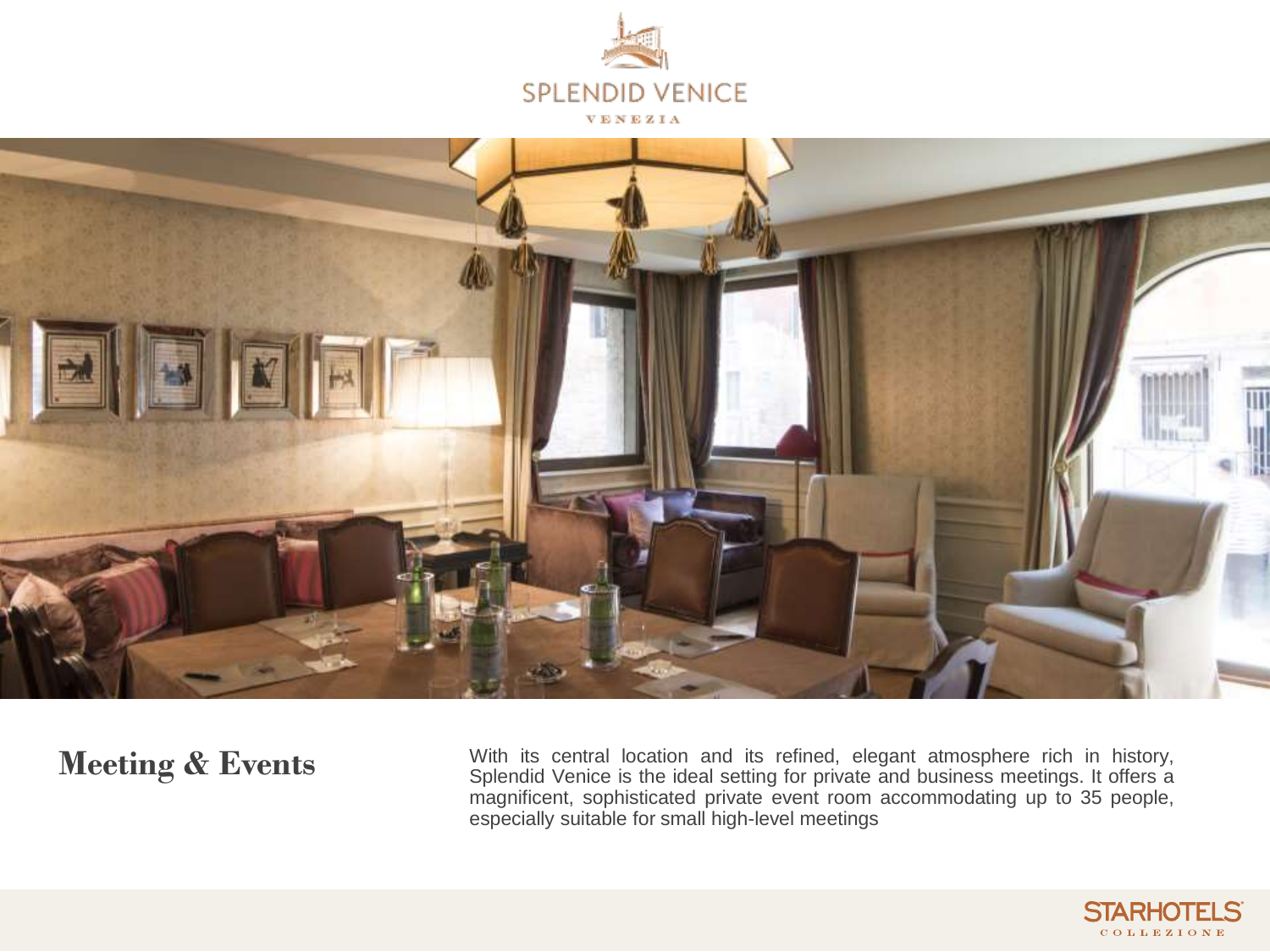



## **Events**

The Solana rooftop terrace, with its spectacular views of the city, its towers, churches and roofs, is the ideal setting for an exclusive cocktail party for up to 50 guests under a star -quilted sky.

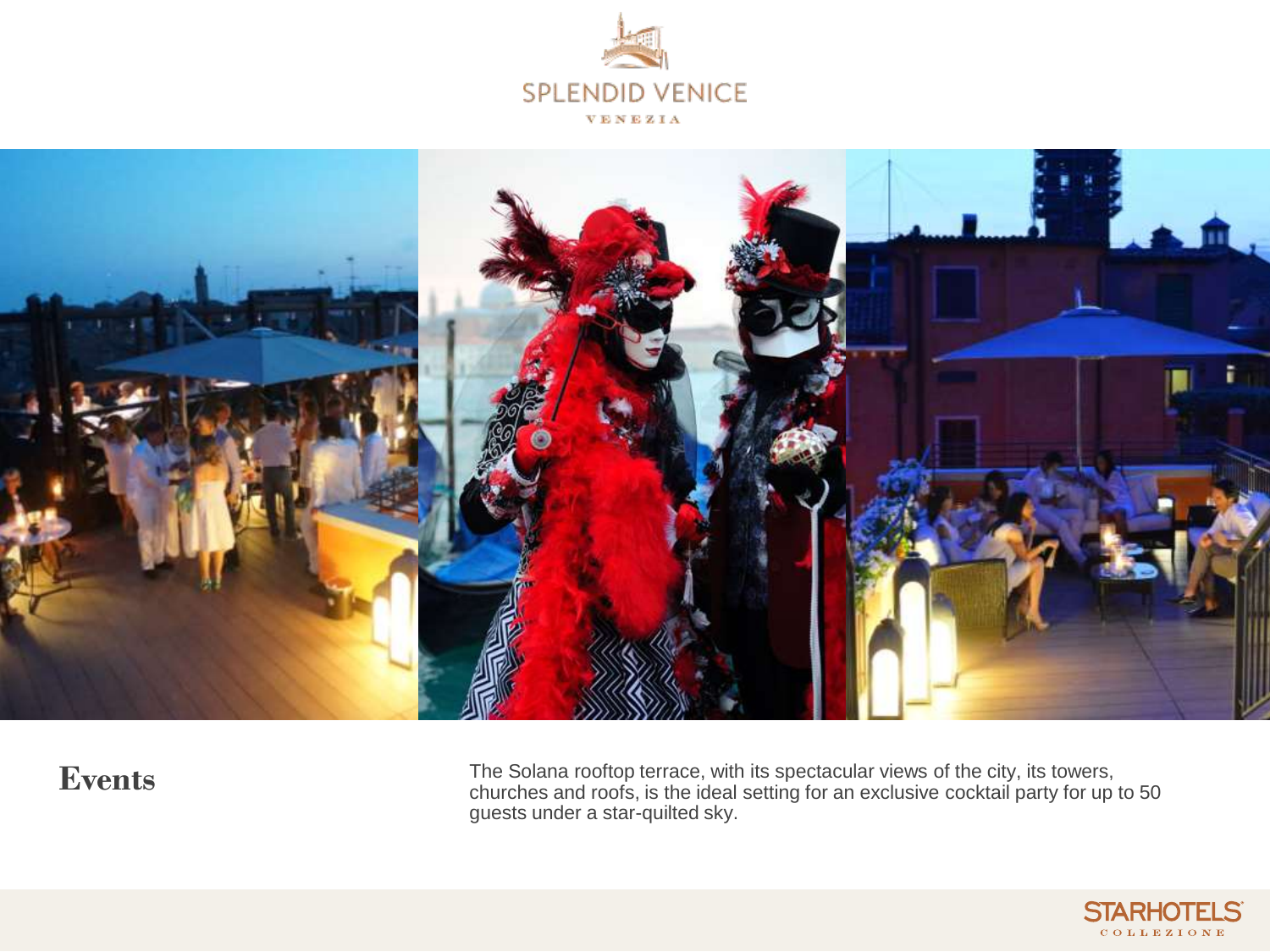



- + Uscite di sicurezza / Emergency Exits
- Finestre/ Windows **El Colonne / Columns**

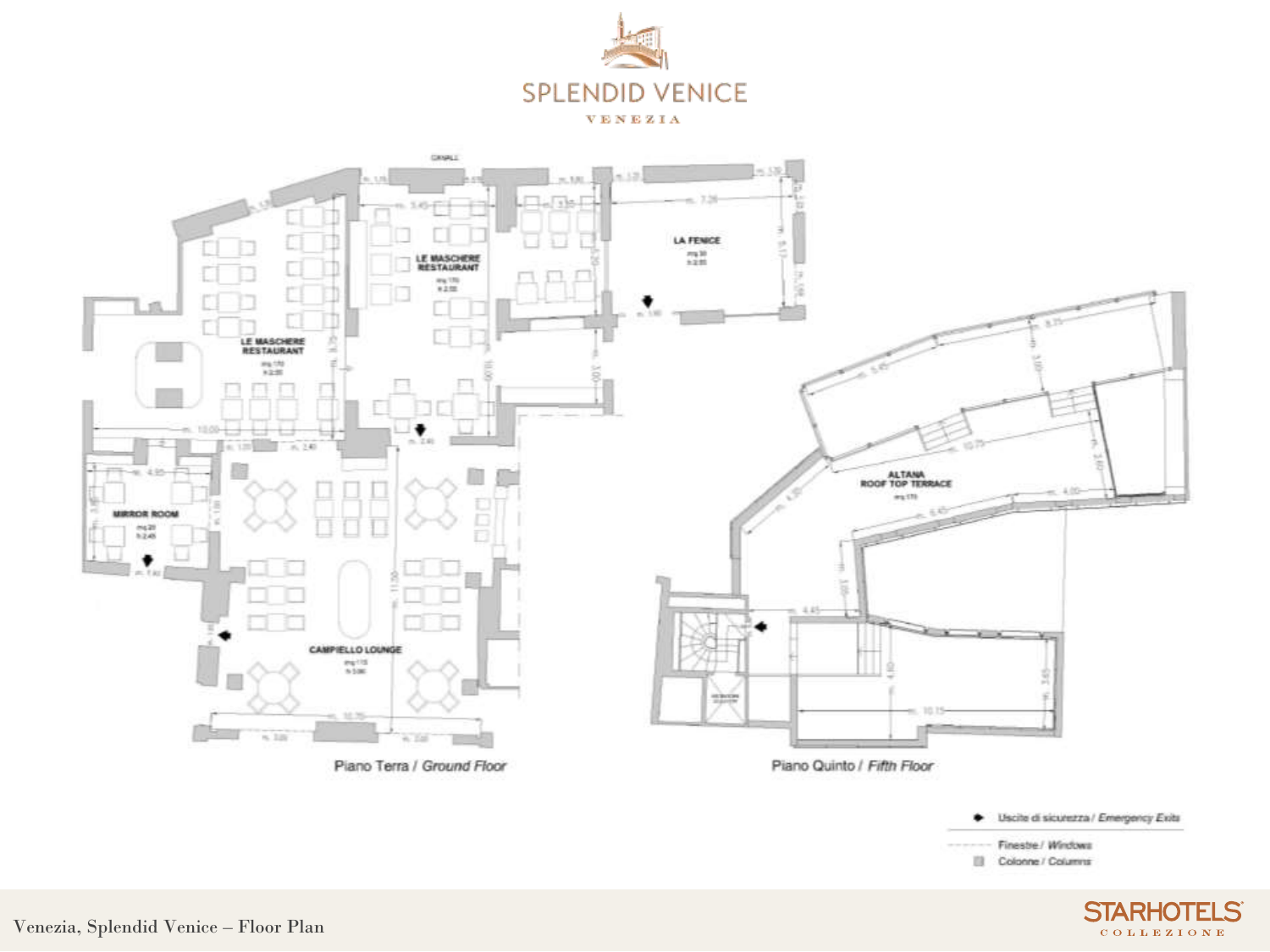

| Sale riunioni<br>Meeting rooms         | Area mg<br>Area sq.ft. | Lung. x larg. mt.<br>LxWft.                                                              | altezza mt.<br>height ft. | teatro<br>theatre | banchi<br>scuola<br>class<br>room | Tavolo unico<br>ferro di cavallo<br>conference<br>table/ U-shape | cabaret<br>style <sup>n</sup> | cocktail<br>reception | banchetto<br>banquet |
|----------------------------------------|------------------------|------------------------------------------------------------------------------------------|---------------------------|-------------------|-----------------------------------|------------------------------------------------------------------|-------------------------------|-----------------------|----------------------|
| La Fenice <sup>®</sup>                 | 38<br>409,04           | 7,26x5,17<br>23,81x16,95                                                                 | 2,55<br>8.36              | 35                | 12                                | 18                                                               | 10                            | 30                    | $\sim$               |
| Le Maschere<br>Restaurant <sup>®</sup> | $170*$<br>1829.92      | $9,75 \times 10,00+$<br>10,00x5,45<br>$31,98\times32,80+$<br>32,80x17,87                 | 2,55<br>8,36              | ×                 |                                   |                                                                  | ÷                             | 130                   | 62                   |
| Mirror room                            | 20<br>215,28           | 3,85x4,95<br>12,63x16,23                                                                 | 2,45<br>8,03              | o.                |                                   |                                                                  | ÷                             | 15                    | 8                    |
| Campiello Lounge <sup>®</sup>          | 115<br>1237,89         | 11,50x10,70<br>37,72x35,09                                                               | 3<br>9,84                 | a.                | 14                                | W.                                                               | ÷                             | 80                    | 34                   |
| Altana<br>(Roof Top Terrace)           | $170*$<br>1829,92      | $14,20x3+$<br>$10,75x3,60+$<br>10,15x3,65<br>$46,57x9,83+$<br>35,25x11,80<br>33,28x11,97 | ia.                       | $\sim$            | $\sim$                            | w.                                                               | $\sim$                        | 80                    | ×                    |

\* Luce naturale / Daylight

^ Cabaret style: dimensione tavoli su richiesta / Size tables on request

\* Spazi con forme irregalari / Areas with irregular forms